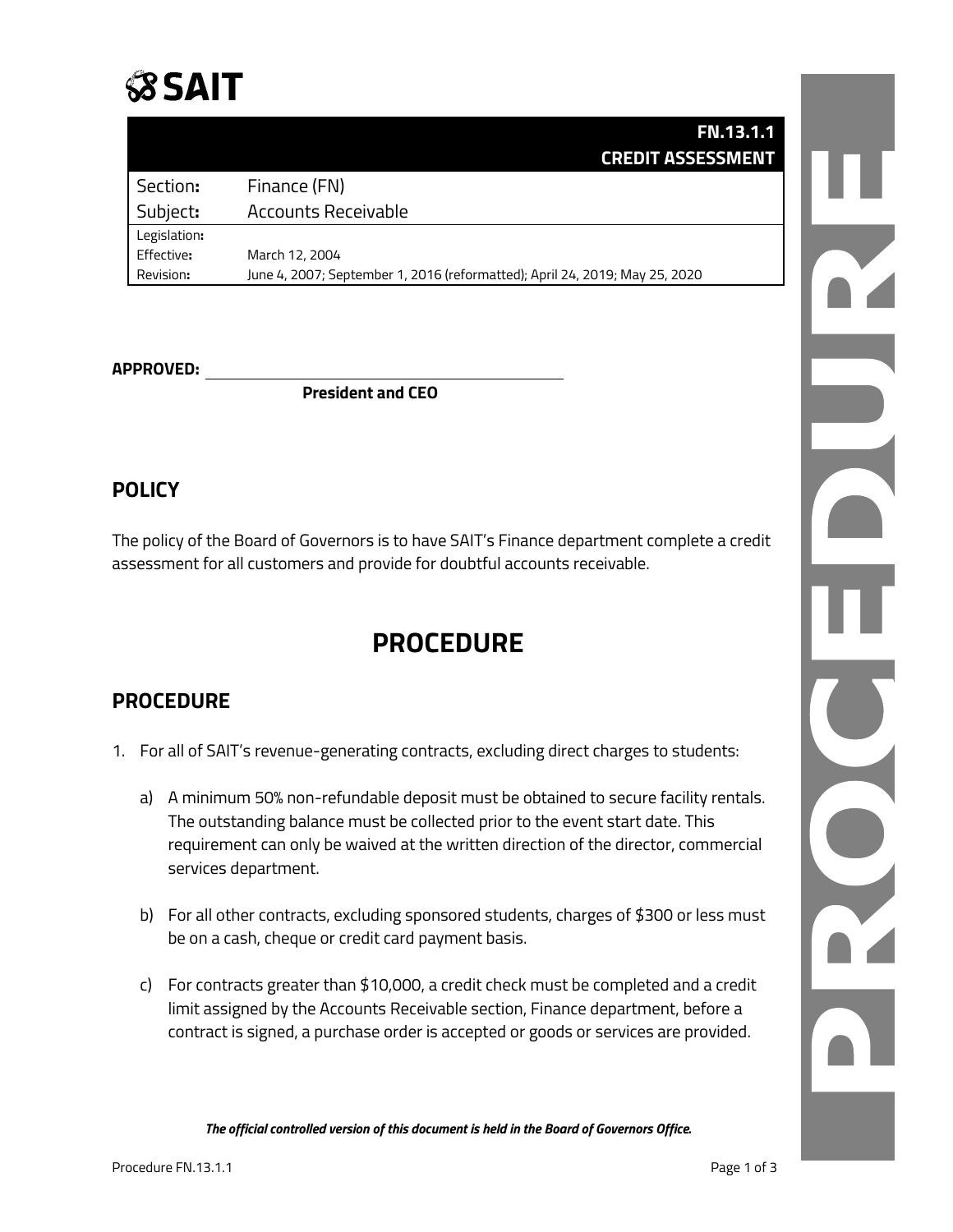# **SSAIT**

- d) To establish credit privileges, new clients will be required to complete a credit profile, which will include the company's credit requirements and key contact information. The completed credit profile is forwarded to Accounts Receivable for appraisal.
- e) Accounts Receivable will establish a credit limit based on an assessment of commercial credit reports, available financial data, historic payment trends, the client's requested credit and any other relevant information. At the discretion of the credit evaluator, a commercial credit report may be obtained. Bank and trade references may also be obtained. The sales and delivery teams will assist Accounts Receivable in obtaining client information when required.
- f) Credit appraisals for North American companies are expected to be completed in two business days, and all other appraisals in four business days.
- g) Credit limits will be established based on an assessment by Accounts Receivable. Where the amount of credit requested exceeds that supported by the Accounts Receivable assessment, the credit limit must be approved by the CFO and vice president, corporate services, or the vice president of the division.
- h) The credit assessment will be attached to the contract that is to be approved by the appropriate signing authority.
- i) Credit limits in excess of \$10,000 will be reviewed at least annually. All other credit limits will be reviewed at least every two years.
- j) Any exception to the approval limits set out in the Signing Authority Matrix, procedure FN.12.1.1 Signing Authority, requires the written approval of the associate vice president, finance or the CFO and vice president, corporate services, or their designates.
- k) If credit is not approved, Accounts Receivable will notify the key account manager or the originating business unit to request the services or goods be paid in advance.
- l) In the absence of legitimate disputes, credit privileges may be withdrawn where customers have not responded to collection notices to discharge outstanding debts.
- 2. For students in programs supported by government grants, no credit assessment will be performed.
- 3. For students in programs not supported by government grants:

*The official controlled version of this document is held in the Board of Governors Office.*